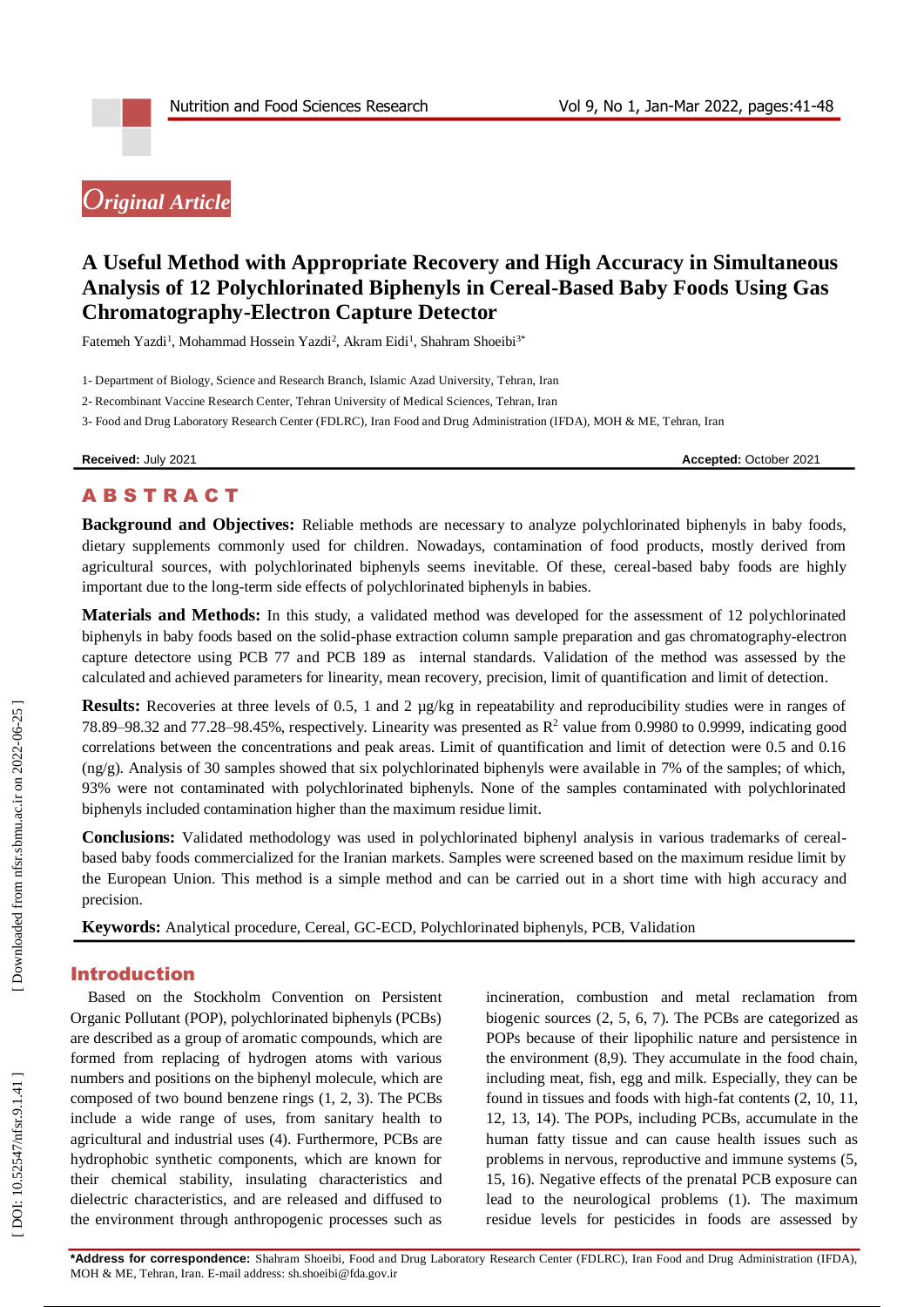European legislations to establish in Regulation (EC) 396/2005, indicating necessity of a routine, sensitive, specific analytical method for the assessment of PCBs in foods (13). The maximum allowed value for sum of PCB 25, PCB 52, PCB 101, PCB 138, PCB 153 and PCB 180 in foods for infants and young children is 1 ng/g wet weight reported in Commission Regulation (EC) (15, 17). Due to the PCB toxicity, a total elimination of PCBs and other compounds is planned by 2025 under Stockholm Convention (2) .

Everyday aspects of life depend on analytical measurements from food quality control to clinical assistance and drug synthesis for the research supports (18, 19). Numerous extraction methods have been used for the specific analysis of PCBs in food matrices, including Soxhlet extraction, high speed blending with solvent and matrix solid -phase dispersion (11). These methods include various procedures and limits in assessing specificity, linearity, precision, accuracy and other characteristics (18). Due to the complex nature of agricultural products, removing interferences of the effects of matrices using appropriate pre -treatment processes is necessary. These interferences can affect qualitative and quantitative measurements (20). For a wider use of the developed analytical methods, their reliability, reproducibility and repeatability need to be verified through performances in various laboratories with various instruments and analyzers (18). For the practical uses or regulatory submissions of the analytical methods, they need systematic validations by statistical analysis through assessing parameters such as specificity, linearity range, accuracy and precision (18) .

Guidelines of method validation and associated topics are provided by the international organizations such as Association of Official Analytical Chemists (AOAC), American Society for Testing and Material (ASTM), Food and Agricultural Organization (FAO), United States Food and Drug Administration (FDA) and International Conference on Harmonization (ICH) (21). Quality of developed analytical methods is assessed by recovery, sensitivity, analyte stability, suitability for the purpose and the matters of time and cost (18). The WHO recommends that breast milk consumption is not sufficient to support activities in infants older than six months. Relatively, infant formulae are alternatives to breast milk that often play important roles in infant diets and may promote health situations of non -breastfed children during early development. Therefore, potential contamination of these formulae with PCB should be considered (22). In regions such as USA and European Union (EU) countries industrially processed formula milk and/or solid foods have become important sources of nutrition for infants (23). Only a few studies investigated PCB levels in infant formulae, with most of the studies focused on dioxins in human milk (22). No recorded studies are available on the analysis and measurement of PCBs in baby foods in Iran.

Hence, the aim of the present study was to develop an analytical method based on ASTM 4059 -00 extraction method, which was improved for the assessment of twelve PCBs in cereal baby foods using gas chromatographyelectron capture detector (GC -ECD). Procedure for the analytical assessment of the developed extraction method was followed by ICH regulation.

#### Material s and Methods

#### **Samples, chemicals and Reagents**

The n -hexane analytical grade (99%) and acid sulfuric (H <sup>2</sup>SO <sup>4</sup>, 98%) were purchased from Merck, Germany. The PCB standards (nos. 18, 28, 31, 44, 52, 77, 101, 114, 138, 142, 153, 180, 194 and 189) were supplied by Dr. Ehrenstorfer Reference Materials, Augsburg, Germany. Solid phase extraction (Florisil column, 3 ml, 500 mg) were purchased from Chromabond, Germany. The matrix in this study included cereal baby foods. A domestic sample purchased and analyzed five times for ensuring blank samples. Then, 30 samples of cereal -based baby foods from various brands were randomly purchased from pharmacies in Tehran, Iran.

#### **Standard solutions**

Initial standards were purchased in powder form. The n hexan was used to prepare and dilute the standards. The source standard was 200 ng/ml; then, dilution was carried out as follows:

200 (ng/ml) standard: 1 µg of standard dissolved in 5 ml of solvent (n -hexane),

10 (ng/ml) standard: 5 µL of 200 (ng/ml) standard, 75 µL n -hexane, 20 µ L PCB77 (internal standard), 10 µL PCB 189 (internal standard),

20 (ng/ml) standard: 10 µL of 200 (ng/ml) standard, 70 µL n -hexane, 20 µ L PCB77 (internal standard), 10 µL PCB 189 (internal standard),

50 (ng/ml) standard: 25 µL of 200 (ng/ml) standard, 55 µL n -hexane, 20 µ L PCB77 (internal standard), 10 µL PCB 189 (internal standard),

and 100 (ng/ml) standard:  $50 \mu L$  of  $200 \text{ (ng/ml)}$ standard, 20 µL n -hexane, 20 µ L PCB77(internal standard), 10 µL PCB 189 (internal standard).

#### **Apparatus**

The GC instrument included Agilent 7890 A, USA, equipped with ECD and autosampler with DB -S column (30 m  $\times$  0.250 µm  $\times$  0.25 µm). The oven temperature of GC was set as an initial temperature of 130 °C held for 2 min; then, increasing to 250 °C at a rate of 3 °C min<sup>-1</sup> and holding the final temperature at 250 °C for 8 min. Injector and detector temperatures were set at 250 and 300 °C, respectively. The purge gas was nitrogen at a rate of 3 ml min<sup>-1</sup>. Helium at 0.8 ml min<sup>-1</sup> rate was used as the carrier gas. The split mode with a ratio of 5:1 was used. The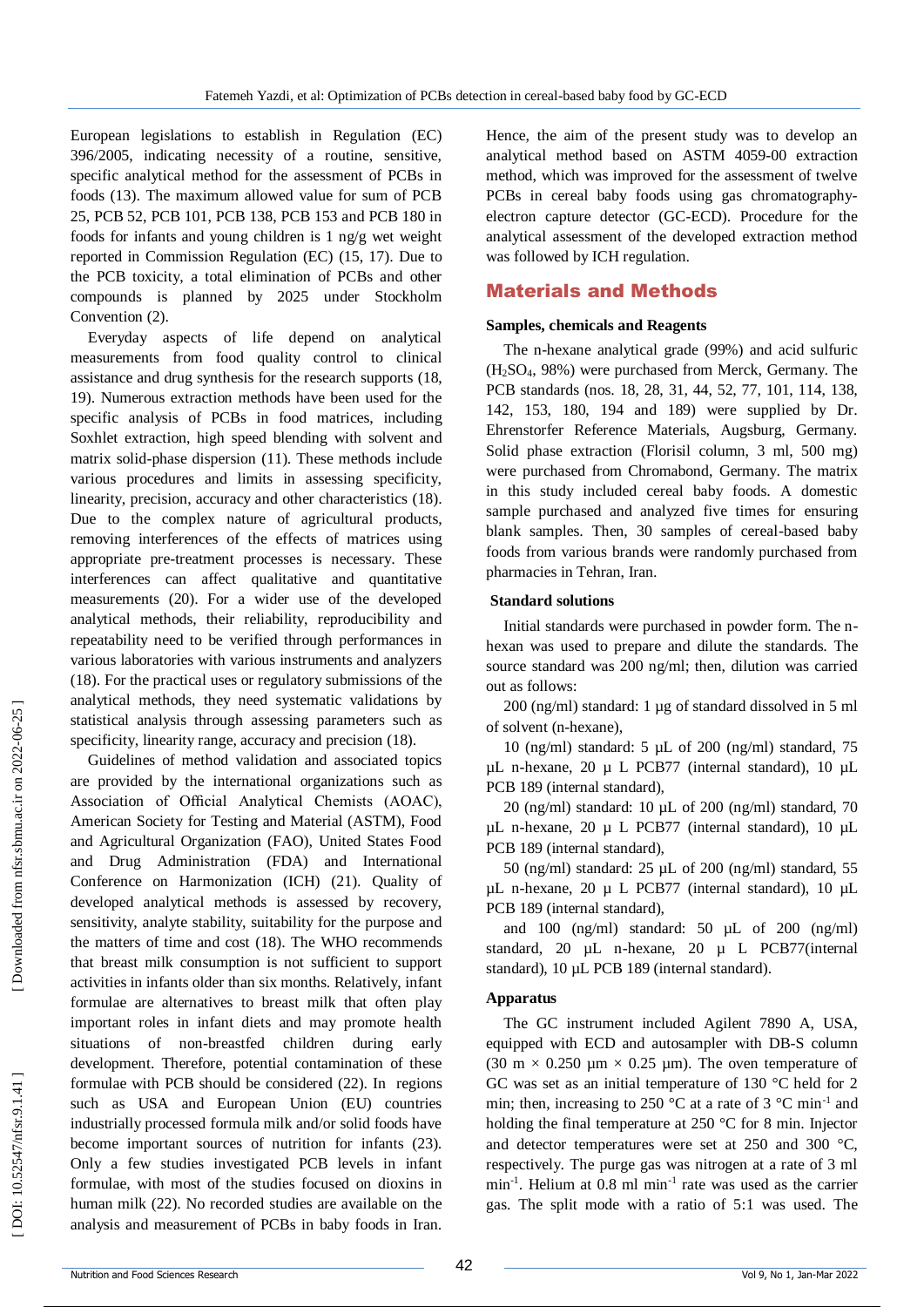makeup gas was nitrogen at a rate of 30 ml min<sup>-1</sup> for 45 min. Volume for each injection included 1 µL.

#### **PCB extraction**

Based on the selected analytes and matrices, purification and extraction methods can be various (9). Solvent for the extraction included n -hexane. Briefly, 5 g of the finely ground cereal -based baby food were mixed with sufficient quantities of PCBs at assessed concentrations and 20 µL of PCB-77 as one of the internal standards with 1 µg/ml concentration. The contaminated sample was stored at room temperature for 1 h to allow PCB complete absorption into cereals and then developed extraction procedure was used as follows: sample was mixed with 15 mL of n -hexane using shaker (Heidolph,Vibramax 100 platform shaker) at a speed of 250 rpm for 30 min. After filtration using filter papers (CHMlab 58\*58, 0.17 mm), filtered liquid was stirred using vortex (Multi Reax Brand, Heidolph, Test tube shaker 5411000011 UK) at 4000 rpm for 1 min with 1 ml acid sulfuric (98%) for removing chemical backgrounds from the resulting liquid. Suspension was centrifuged (Eppendorf 5810 R, Germany) at 3000 rpm for 10 min. The remaining n -hexane in the separated liquid from the centrifugation step was passed through a Florisil column (3 ml, 500 mg, Chromabond). Technically, 1 ml of n-hexane was passed through the column, followed by passing the extracted sample from the previous step. Column was eluted in three steps, each step used 0.5 ml of n -hexane. Effluent of the column was evaporated under the flow of nitrogen gas. Then, 100 µL of n-hexane were added to the remaining solution and aggitated for 3 min using vortex. The final solution was mixed with 10 µL of PCB 189 as the second internal standard with a concentration of 1 µg/ml. Then, 1 µL of this solution was injected into GC -ECD.

#### **Method validation**

Validation of the method was assessed by the calculated and achieved parameters for linearity, mean recovery, precision (repeatability and reproducibility), limit of quantification (LOQ) and limit of detection (LOD). Accuracy was assessed by calculating mean recovery experiments. For calculating the average recovery, assessed concentrations of spiked samples were compared to their target levels. For assessing LOQ, it was assessed as the lowest concentration level that could quantitatively be assessed and validated with acceptable values for recovery using five replicates and one -third of this value was considered as the LOD (European Medicines Agency, ICH) (24). For calibration analysis, spiked level calibration curve method was used to remove effects of the sample. Five point calibration curves were prepared using standard curve over a concentration range of 10 –200 ng/ml to assess linearity. In this method, each of the twelve PCBs was prepared at five concentrations of 10, 20, 50, 100 and 200

ng/ml from the spiking solution of 200 ng/ml. Solution included 20 µL of PCB 77 as one of the internal standards before the extraction step for assessing the extraction step. Blank sample was contaminated with this solution and used in the extraction step. Then, 10 µL of PCB 189 as the other internal standard were added to the final product of the extraction step for assessing quantification by GC -ECD. The prepared solution was injected into GC -ECD for quantification and qualification analyses. The used points in GC -ECD were constructed for calibration graphs.

To assess validity of the analytical method, sample was contaminated with solutions of 12 PCBs at three various levels of 0.5, 1 and 2 ng/g. Two sets of experiments were carried out. In the first set, each level of contamination was going through the extraction and assessment steps for tree replicates in one day to assess repeatability and interday precision. In the second set of experiments, each pollution level at each day was assessed via extraction and assessment for nine replicates in three successive days. Results of the second set of experiments were used to assess reproducibility and intraday precision. Recovery, standard deviation and relative standard deviation for all of these experiments were calculated. The term of specificity is used to investigate the peak occurrence in this specifically developed method for recording location of the peak of each analyte in the chromatogram of GC. This word refers to differentiation between various analytes and each peak of the chromatogram after the effect of extraction from the matrices.

## Results

The LOQ and LOD were 0.5 and 0.16 ng/g, respectively. Accuracy was studied by calculating recovery assays. For recovery assesssments, detected values of the extracted analytes from the matrices were compared with the initial value of each analyte. At the lowest spiking level selected based on the LOQ, 0.5 ng/g, all 12 PCBs were assessed. For setting limits of quantitation (LOQs), the lowest validated spiked levels were used (24). For assessing linearity of the method, various calibration curves and coefficient of correlation  $(R^2)$  between the concentrations and the peak areas were calculated with the concentrations in the range of 0.5 –10 ng/ml. As shown in Table 1, satisfactory results for the linearity with  $\mathbb{R}^2$  over 0.9983 was achieved within the highlighted range (10, 20, 50, 100, 200 ng/ml) for the 12 PCBs. The range of  $\mathbb{R}^2$ values included 0.9980–0.9999, indicating good correlations between the concentrations and areas under curve (AUC) in the linear range. The ICH, which was the selected regulation for following its validity procedure in this study, did not report the acceptable range for  $\mathbb{R}^2$ . However, results were in the range of the reported values (2, 13, 25, 26). Good results in linearity from the calibration curve assured applicability of the used chromatographic system GC -ECD for the twelve PCBs.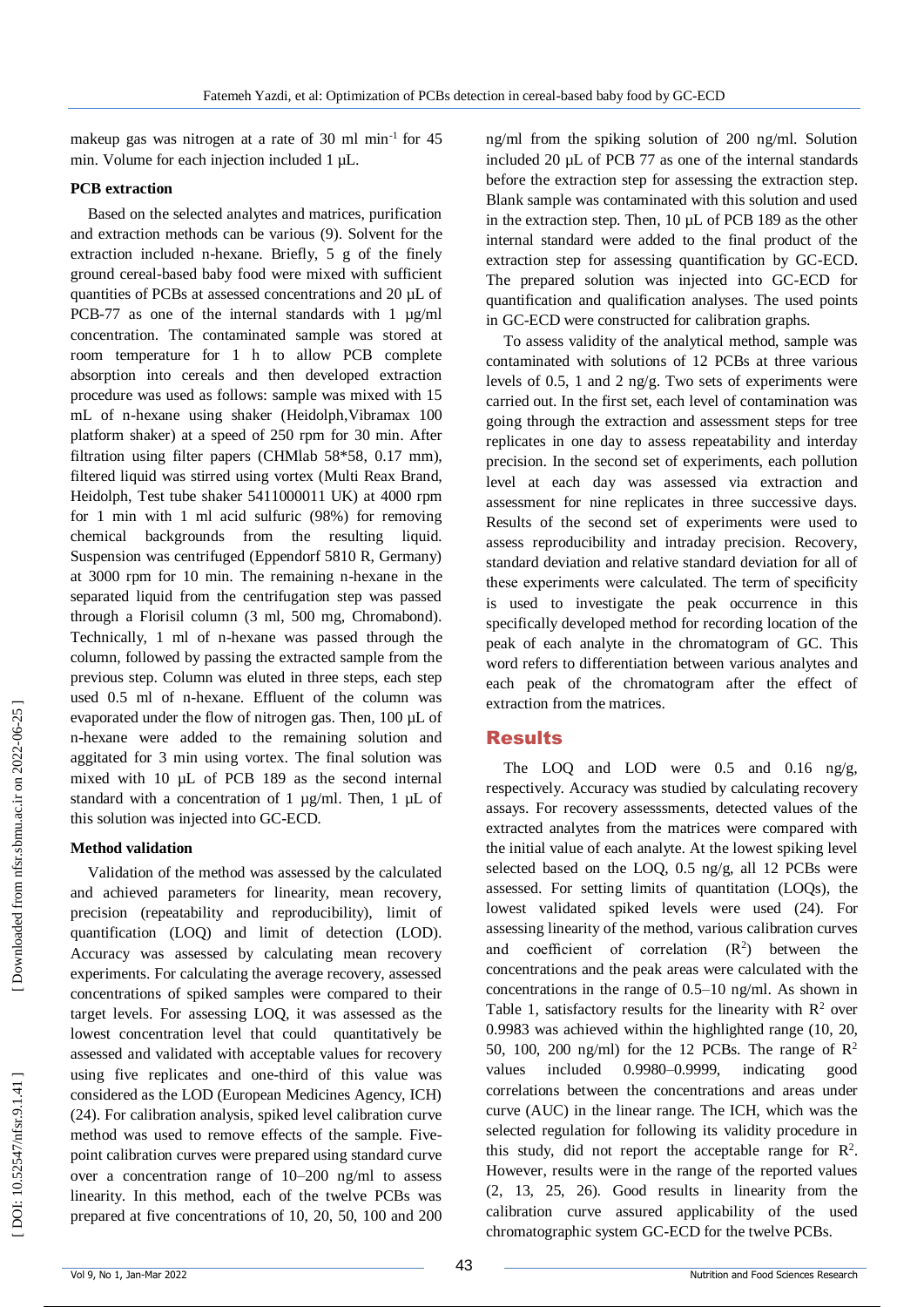|                   |                                          | Equation               | $R^{2a}$ | Spiking levels $(ng/g)$  |                            |                   |             |                   |             |  |
|-------------------|------------------------------------------|------------------------|----------|--------------------------|----------------------------|-------------------|-------------|-------------------|-------------|--|
| Compounds         | Linear range<br>concentration<br>(ng/ml) |                        |          | 0.5                      |                            | $\mathbf{1}$      |             | $\overline{c}$    |             |  |
|                   |                                          |                        |          |                          | $RSDR$ c                   | Recovery±SD       | $RSD_R$     |                   | $RSD_R$     |  |
|                   |                                          |                        |          | Recovery±SD <sup>b</sup> | $\mathrm{RSDr}^\mathrm{d}$ |                   | <b>RSDr</b> | $Recovery \pm SD$ | <b>RSDr</b> |  |
|                   |                                          |                        |          | 89.18±9.95               | 11.16                      | $87.10 \pm 8.43$  | 9.68        | 89.41±11.63       | 13.01       |  |
| <b>PCB 18</b>     | $0.5 - 10$                               | $y = 0.0472x + 0.0133$ | 0.9980   | $85.38 \pm 9.67$         | 11.33                      | $92.83 \pm 9.46$  | 10.19       | $86.18 \pm 6.54$  | 7.58        |  |
|                   |                                          |                        |          | 94.38±0.94               | 0.99                       | $91.90 \pm 6.95$  | 7.57        | $83.87 \pm 6.53$  | 7.79        |  |
| PCB <sub>28</sub> | $0.5 - 10$                               | $y = 0.1092x + 0.0223$ | 0.9983   | 89.90±6.07               | 6.75                       | $90.84 \pm 11.18$ | 12.31       | $91.81 \pm 6.55$  | 7.13        |  |
|                   |                                          |                        |          | $93.57 \pm 5.44$         | 5.82                       | $98.45 \pm 7.64$  | 7.76        | $96.35 \pm 7.41$  | 7.69        |  |
| PCB 31            | $0.5 - 10$                               | $y = 0.0673x + 0.0158$ | 0.9987   | $95.55 \pm 5.74$         | 6.08                       | $98.11 \pm 10.37$ | 1057        | $92.33 \pm 5.58$  | 6.04        |  |
|                   |                                          |                        |          | $94.93 \pm 1.40$         | 1.48                       | $86.24 \pm 6.60$  | 7.66        | $82.25 \pm 4.39$  | 5.34        |  |
| <b>PCB 44</b>     | $0.5 - 10$                               | $y = 0.0899x + 0.0187$ | 0.9987   | $88.14 \pm 8.60$         | 9.76                       | 84.87±9.05        | 10.68       | $89.39 \pm 6.13$  | 6.86        |  |
|                   |                                          |                        |          | 98.06±6.74               | 6.88                       | $96.04 \pm 0.73$  | 0.76        | $94.75 \pm 3.46$  | 3.65        |  |
| <b>PCB 52</b>     | $0.5 - 10$                               | $y = 0.0713x + 0.012$  | 0.9982   | 94.93±4.08               | 4.30                       | $98.32 \pm 7.12$  | 7.25        | 94.78±5.64        | 5.95        |  |
|                   |                                          |                        |          | 89.89±5.557              | 6.20                       | 89.96±4.28        | 4.76        | $82.28 \pm 7.45$  | 9.06        |  |
| <b>PCB</b> 101    | $0.5 - 10$                               | $y = 0.0836x + 0.0196$ | 0.9985   | $87.84 \pm 7.60$         | 8.66                       | $85.34 \pm 8.96$  | 10.5        | $88.28 \pm 5.18$  | 5.87        |  |
|                   |                                          |                        |          | 88.39±11.94              | 13.50                      | $95.56 \pm 9.03$  | 9.45        | $83.83 \pm 3.26$  | 3.89        |  |
| <b>PCB 114</b>    | $0.5 - 10$                               | $y = 0.0974x + 0.0125$ | 0.9987   | 86.90±14.59              | 16.79                      | $88.84 \pm 6.98$  | 7.86        | $88.73 \pm 6.22$  | 7.01        |  |
|                   |                                          |                        |          | $83.79 \pm 6.51$         | 7.77                       | $84.69 \pm 3.74$  | 4.42        | 77.88±4.24        | 5.44        |  |
| <b>PCB 138</b>    | $0.5 - 10$                               | $y = 0.1301x - 0.001$  | 0.9999   | $87.89 \pm 4.59$         | 5.82                       | $81.73 \pm 7.72$  | 9.45        | $85.52 \pm 5.33$  | 6.24        |  |
|                   |                                          |                        |          | $82.27 \pm 8.29$         | 9.95                       | $90.13 \pm 9.50$  | 10.54       | 78.57±4.70        | 5.98        |  |
| <b>PCB 142</b>    | $0.5 - 10$                               | $y = 0.0962x + 0.0173$ | 0.9991   | 83.36±13.54              | 16.24                      | $84.91 \pm 9.23$  | 10.87       | $85.15 \pm 5.95$  | 6.99        |  |
|                   |                                          |                        |          | $92.37 \pm 2.39$         | 2.59                       | $91.62 \pm 8.14$  | 8.88        | $81.60 \pm 7.41$  | 9.08        |  |
| <b>PCB</b> 153    | $0.5 - 10$                               | $y = 0.0956x + 0.0042$ | 0.9994   | 89.64±9.76               | 10.89                      | $83.82 \pm 9.30$  | 11.1        | $91.06 \pm 5.53$  | 6.97        |  |
|                   |                                          |                        |          | $86.57 \pm 7.36$         | 8.5                        | $84.75 \pm 8.12$  | 9.58        | $77.28 \pm 5.67$  | 7.33        |  |
| <b>PCB 180</b>    | $0.5 - 10$                               | $y = 0.1411x - 0.0006$ | 0.9998   | 82.59±9.82               | 11.89                      | $8052 \pm 10.59$  | 13.15       | $86.19 \pm 6.18$  | 7.17        |  |
|                   |                                          |                        |          | $84.62 \pm 8.55$         | 10.11                      | $83.74 \pm 2.53$  | 3.02        | 79.45±1.08        | 1.36        |  |
| <b>PCB 194</b>    | $0.5 - 10$                               | $y = 0.1486x - 0.0135$ | 0.9994   | $80.65 \pm 6.20$         | 7.69                       | $83.83 \pm 8.17$  | 9.75        | 82.88±4.47        | 5.39        |  |

Table 1. Validation parameter analysis of the PCBs in cereal-based baby foods

<sup>a</sup>Regression Coefficient, <sup>b</sup>Standard Deviation, <sup>c</sup>Relative standard deviation (Reproducibility), <sup>d</sup>Relative standard deviation (Repeatability)

Tables 1 shows results of the precision and accuracy of the developed analytical method for the assessment of the twelve PCBs for repeatability and reproducibility. Achieved recoveries of all 12 PCBs for the spiked levels were greater than 77% and the calculated relative standard deviation was less than 17%. In the range of recoveries for the repeatability, the lowest recovery rate was 78.89% for PCB 138 at 0.5 ng/g and the highest recovery rate was 98.32% for PCB 52 at 0.5 ng/g. Results for recoveries of reproducibility varied 77.28 –98.45% for PCB 180 and PCB 31, as the lowest and the highest at 2 and 1 ng/g, respectively. Thus, it can be concluded that the highest recovery for repeatability and reproducibility occured for a greater PCB, compared to the lowest recovery. Ranges of the recovery for repeatability and reproducibility were

reported almost similarly. As another supporting argument, coefficient of repeatability of measurements and within laboratory reproducibility, named as relative standard deviation or otherwise expressed as coefficients of variation (CV), for this method were less than 16.79 and 13.50%, respectively (Table 1). Relative standard deviations (RDSr) associated to repeatability and reproducibility of the method in assessing recovery of the spiked levels for 12 PCBs were 0.30-16.79 and 0.76-13.50, respectively. Results achieved for precision at all concentrations included acceptable levels for precision based on the international guidelines for validation SANTE/11945/201, which was equal or less than 20%  $(RSDr \leq 20\%)$  (26).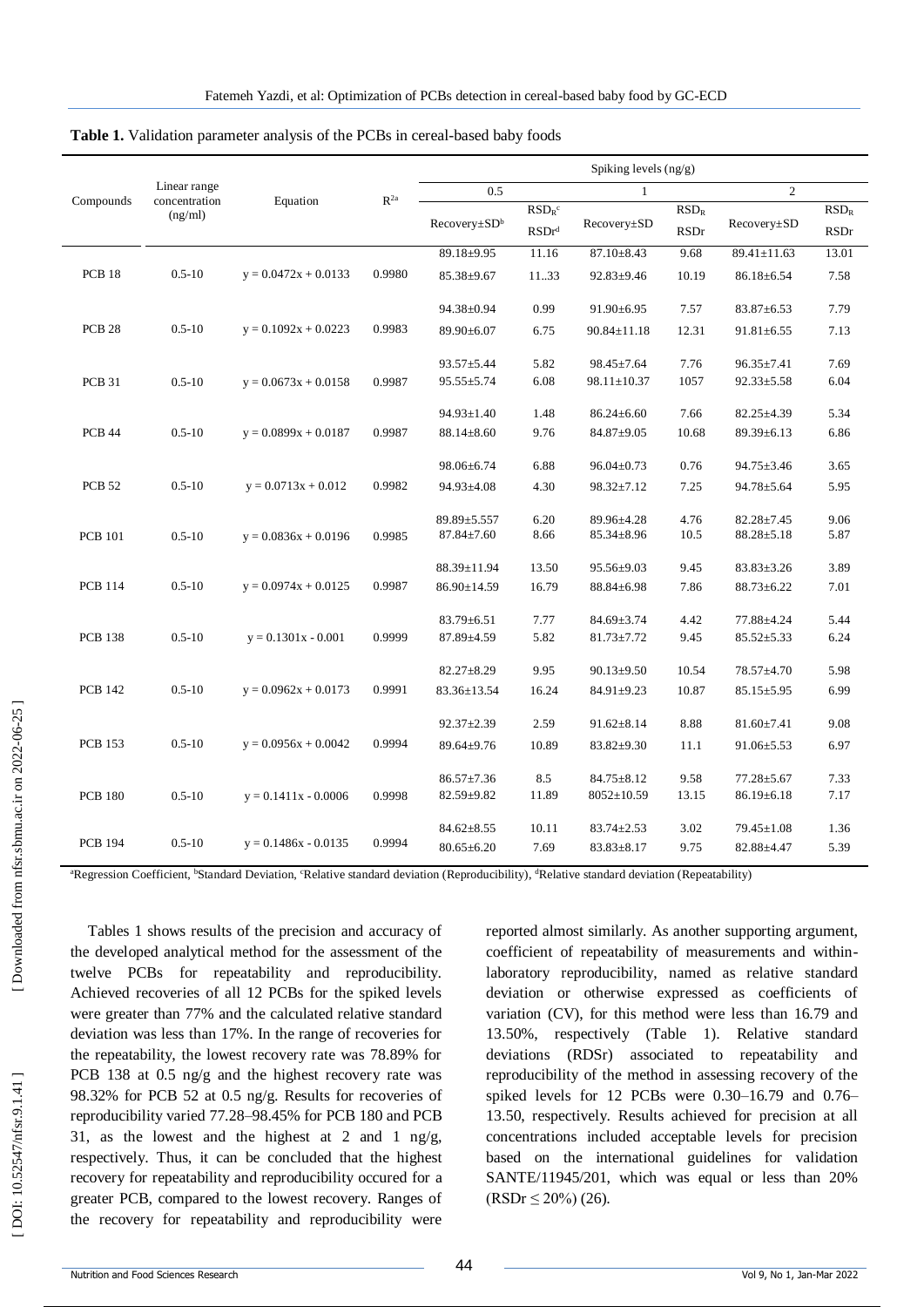The lowest values for the CV of repeatability and reproducibility were reported for PCB 52 at 0.5 ng/g and PCB 52 at 1 ng/g, respectively. The PCB 114 showed the highest CV for repeatability and reproducibility at 0.5 ng/g. The lowest value for RSDr for repeatability experiments (4.30) was for PCB 52 at 0.5 ng/g and the highest value (16.79) was for PCB 114 at 0.5 ng/g. Based on the reported values for reproducibility, the lowest and the highest RSDr were for PCB 52 at 1 ng/g and PCB 144 at 0.5 ng/g, respectively. Results of the typical chromatograms achieved from the PCBs spiked solution, two internal standards and solution after extraction from the contaminated sample suggested clear separations of the 12 PCBs. Chromatograms indicated that developed sample preparation and analytical procedure resulted in separating each of the 12 analyzed PCBs with no interference. Chromatograms from the spiked solution of 12 PCBs, two internal standards, one extracted solution from the contaminated matrix, overlay of PCBs chromatogram with internal standards and blank chromatogram with internal





**Figure 1.** The GC -ECD chromatograms, a) standard solution of the 12 PCBs, b) two internal standards, c) one spiked solution of the 12 PCBs, d) overlay of the PCB standard chromatogram with internal standards, and e) overlay of the blank chromatogram with internal standards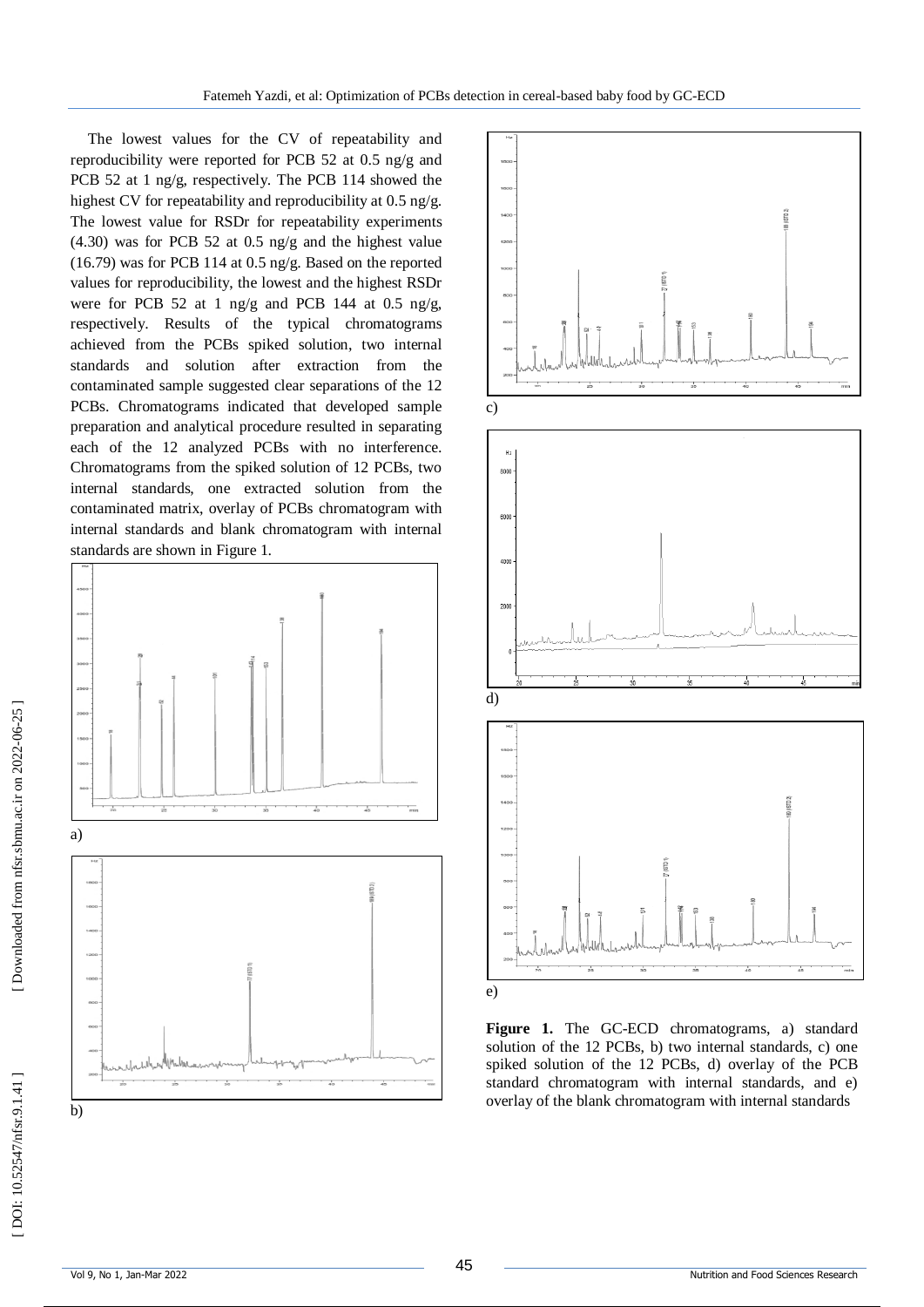Based on Table 2, four samples were contaminated out of a total of 30 samples, which included 7% of the total sample. In the 12 PCBs, PCBs 52, 101, 138, 153, 180 and 194 were identified in baby foods. Of these, the highest rate of contamination was linked to PCB 101. None of the samples contaminated with PCBs included contaminations higher than the maximum residue limit. As seen in Figure 2, a total of 30 samples were analyzed; of which, the highest contamination was linked to PCB101 (1.63 ng/g), PCB180 (1.40 ng/g) and PCB194 (1.35 ng/g), respectively.



Figure 2. Total concentrations of PCBs in 30 cereal-based baby food samples

|  | Table 2. Cereal-based baby food samples and their PCB |  |  |  |
|--|-------------------------------------------------------|--|--|--|
|  | contamination rates                                   |  |  |  |

| Samples | PCB No. | ng/g      | Samples | PCB | ng/g      |
|---------|---------|-----------|---------|-----|-----------|
| No.     |         |           | No.     | No. |           |
| 01      |         | ND        | 17      |     | ND        |
| 02      |         | ND        |         | 101 | $<$ LOQ   |
| 03      |         | <b>ND</b> |         | 138 | $<$ LOQ   |
|         | 101     | 0.5       | 18      | 153 | 0.5       |
| 04      | 194     | 0.75      |         | 194 | 0.55      |
|         |         |           |         |     |           |
| 05      |         | <b>ND</b> | 19      |     | <b>ND</b> |
| 06      |         | <b>ND</b> | 20      |     | ND        |
| 07      |         | ND        |         | 52  | 0.52      |
| 08      |         | <b>ND</b> | 21      | 101 | 0.58      |
| 09      |         | <b>ND</b> |         | 180 | 0.8       |
| 10      |         | ND        | 22      |     | ND        |
| 11      |         | <b>ND</b> | 23      |     | ND        |
| 12      |         | <b>ND</b> | 24      |     | ND        |
| 13      |         | <b>ND</b> | 25      |     | <b>ND</b> |
| 14      |         | <b>ND</b> | 26      |     | ND        |
| 15      |         | <b>ND</b> | 27      |     | <b>ND</b> |
|         | 52      | 0.66      | 28      |     | ND        |
|         | 101     | 0.55      | 29      |     | ND        |
| 16      | 138     | 0.63      | 30      |     | ND        |
|         | 180     | 0.6       |         |     |           |

#### **Discussion**

Twelve PCBs were selected for assessing selectivity and specificity of the developed method. Selected PCBs were from a wide range, light to heavy PCBs, for having a complete range from a molecular point of view. Quantitative and qualitative assessments of the selected analytes were major steps of developing and improving analytical procedures. Assessment by GC -ECD was selected for this purpose, followed by validation of the achieved results based on European Medicines Agency (EMA), ICH. Used parameters in ICH to verify that the developed method was appropriate for this use included LOD, linearity in calibration, accuracy and precision. As can be seen, the lowest RSDr and CV for repeatability and reproducibility were occurred for PCB 52, one of the lightest PCBs. The highest RSDr and CV belonged to PCB 114, in the second half of heavy PCBs. It can be concluded that while the method resulted in good validation parameters for the 12 PCBs, accuracy for the lighter PCBs could be higher.

The major reason of inaccuracy in PCB analysis by GC, especially in food matrix, was linked to the injection of interfering components from the sample or the matrix effect (27). Elimination of the matrix effect could be achieved if comprehensive sample cleanup procedures were available (28). Strategies are available with the use of alternative calibration methods such as matrix -matched calibration, standard addition, isotopically labeled internal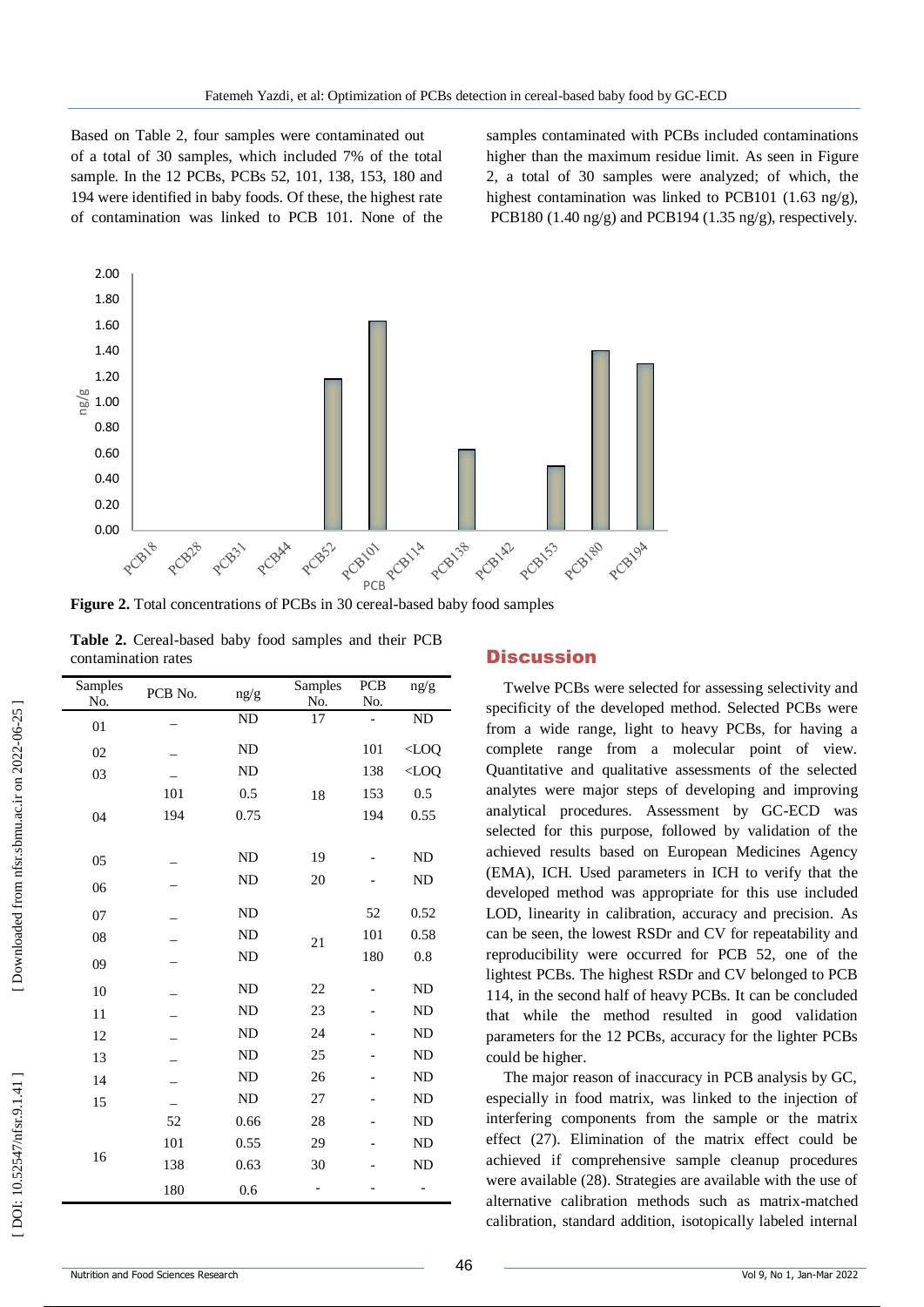standards and use of analyte protectants for preventing, decreasing and compensating the matrix effect (29, 30). Use of plastic falcon tubes in analysis of PCBs interfered with phthalates. Sulforic acid was used to methylate fatty acids (FAs) and prevent chromatogram clutter (ASTM). To increase the accuracy and precision, Florisil column was used between octadecylsily (C -18), graphitized non -porous carbon (Envi -Carb, Plus solid phase extraction cartridges), aminopropyl (NH <sup>2</sup>), alumina SPE and Florisil (31). Using this method, preparation and analysis of the samples were carried out in less than 4 h with high recovery and acceptable precision for the samples as low as 0.5 ng/g for the 12 selected PCBs and two internal standards. These results suggested that the method could be used for the identification and as a quantitative method for the 12 PCBs. This method, with characteristics of simple, cost-effective and acceptable to good accuracy can be suggested for similar matrices.

Previous studies on the analysis of PCBs using gas chromatography–mass spectrometry (GC -MS) have shown similar results to the current results. For example, in a study by Nardelli in 2020 on PCB analysis in milk samples using GC-MS and GC-ECD, LOD and LOQ were reported as  $0.3 - 0.39$  and  $0.44 - 1.30$  ng/ml<sup>-1</sup>, respectively. These were reported as  $0.16$  and  $0.5$  ng/g<sup>-1</sup>, respectively, in the current study (32). In 2019 study carried out on the analysis of PCBs on breast milk using GC -MS, LOD and LOQ were reported as 0.22 –0.58 and  $0.74-1.65$  ng/ml<sup>-1</sup>, respectively (33). Possible PCB pollution of the agricultural -derived food products such as baby foods and potential risk of the polluted products are the reasons for this study. Developed analytical method of this study is highly important in simplicity and speed of detection of the 12 toxic PCBs in infant foods that could be sources of serious health issues. Assessment method of the 12 PCBs in baby foods was based on the extraction with n -hexane and cleaning with acid sulfuric. Moreover, eluents were analyzed using GC -ECD. The mean recoveries of the method for three spiking levels of 0.5, 1 and 2 ng/g were greater than 70%. Light PCBs showed the highest recoveries for repeatability and reproducibility. The lowest values for RSDr and CV for repeatability and reproducibility were seen for PCB 52, which was within the light PCBs, while the highest values were seen for PCB 114. From the findings, it could be concluded that the developed method was capable of determining the 12 selected PCBs in cereal matrices through a rapid, selective sensitive procedure with confident results. Results indicated that PCBs could be assessed as low as 0.5 ng/g in cereal matrices.

#### **Conclusion**

In this study, an accurate precise method was developed to determine 12 PCBs in cereals based baby

food samples, which included complex matrices. The method, including solid -phase extraction column sample preparation and GC -ECD analysis, showed a high sensitivity and confirmatory potency that was necessary for the assessment of trace levels of the PCBs. The excellent method of validation data and proficiency assessment results showed that the present quantitative method could be used for the accurate assessment of PCBs in baby food samples. Advantages of this method included use of two internal standard for error assessment in extraction and injection steps. Due to the complexity of matrices of baby foods, analysis seemed difficult. However, this study developed a simple method that could be carried out within a short time and included high accuracy and precision. Furthermore, the method could be carried out with a small volume of the samples and chimacals.

#### Acknowledgement

The authors thank Dr. Masoud Bahrololoom, Dr. Sima Jam and Ms. Saloumeh Aliabadi for their comments .

#### Financial disclosure

The authors declared no financial interest.

#### Funding/Support

The present study was not financial sponsor.

#### References

- 1. Lanting CI, Patandin S, Fidler V, Weisglas -Kuperus N, Sauer PJ, Boersma ER, Touwen BC. Neurological condition in 42 month -old children in relation to pre -and postnatal exposure to polychlorinated biphenyls and dioxins. Early human development. 1998 Feb 27;50(3):283 -92.
- 2. Afful S, Awudza JA, Twumasi SK, Osae S. Determination of indicator polychlorinated biphenyls (PCBs) by gas chromatography–electron capture detector. Chemosphere. 2013 Nov 1;93(8):1556 -60.
- 3. Gao G, Chen H, Dai J, Jin L, Chai Y, Zhu L, Liu X, Lu C. Determination of polychlorinated biphenyls in tea using gas chromatography–tandem mass spectrometry combined with dispersive solid phase extraction. Food chemistry. 2020 Jun 30;316:126290.
- 4. Olatunji OS. Evaluation of selected polychlorinated biphenyls (PCBs) congeners and dichlorodiphenyltrichloroethane (DDT) in fresh root and leafy vegetables using GC -MS. Scientific reports. 2019 Jan 24;9(1):1 -0.6.
- 5. Fernandes A, White S, D'Silva K, Rose M. Simultaneous determination of PCDDs, PCDFs, PCBs and PBDEs in food. Talanta. 2004 Aug 8;63(5):1147 -55.7.
- 6. Motladiile S, Kwaambwa HM, Sichilongo K. Development and validation of a gas chromatography -mass spectrometry method for the determination of PCBs in transformer oil samples -application on real samples from Botswana. Journal of Chromatography & Separation Techniques. 2012;2012(4):116 -24.